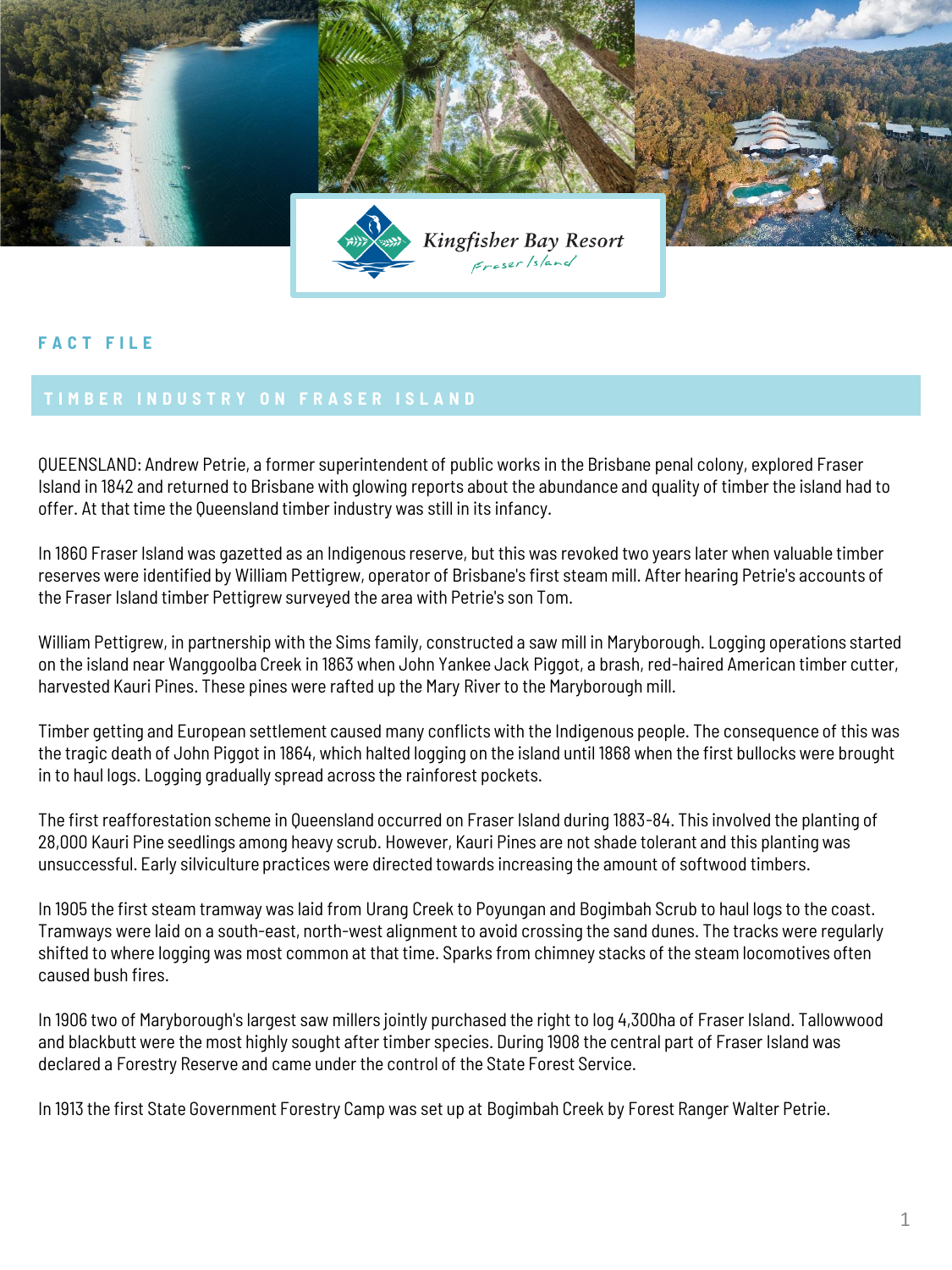

In 1915 the tramway was moved south from Bogimbah to Wanggoolba Creek and the forestry camp followed in 1916. Denser hardwoods were harvested and as these could not be floated to the mainland, the logs were punted on barges to the mills.

In 1918, NSW timber merchant Mr H. McKenzie, of Sydney, bought the rights to log 4000 hectares of land for 10 years and immediately began building the first and only timber mill on Fraser Island at the McKenzies Jetty site, just south of Kingfisher Bay Resort. McKenzie Ltd was responsible for this mill, a jetty and a number of steam locomotives and tracks servicing its logging areas.

In 1920 the Forestry Camp was moved from the mouth of Wanggoolba Creek to Central Station where a busy community developed, with forestry workers living in tents, bark huts and houses.

Vegetable gardens and fruit trees were planted, a school was built for the children and machinery sheds, stables and plant nurseries were established.

Prior to 1925, Satinay Trees had not been popular as they were regarded as too soft for hardwood and too hard for softwood; however the timber was found to be resistant to white ant, borer and fire, became popular for cabinet making. The close texture of the satinay produced a beautiful lustre when polished.

By 1925 most of the island was set aside as state forest and when the McKenzie operation was no longer economically viable, McKenzie sold out and the State Forest Service bought at auction a steam locomotive, tramlines and the jetty. The State Forest Service continued to operate the steam tramways until 1935.

The State Forest Service promoted the quality and regeneration of timbers through selective logging and the saving of superior seed trees. Trial plantings of various species and experiments regarding regeneration, burning, clearing and soil enrichment techniques were carried out with varying degrees of success.

During the 1980s the State Government came under increasing pressure from conservation groups to halt logging on Fraser Island.

In 1990 a Commission of Inquiry was established to provide recommendations on the future use, conservation and management of Fraser Island. Mr Gerald E. (Tony) Fitzgerald was appointed Chairman of the Commission. Logging ceased in 1991 in the wake of recommendations from this inquiry.